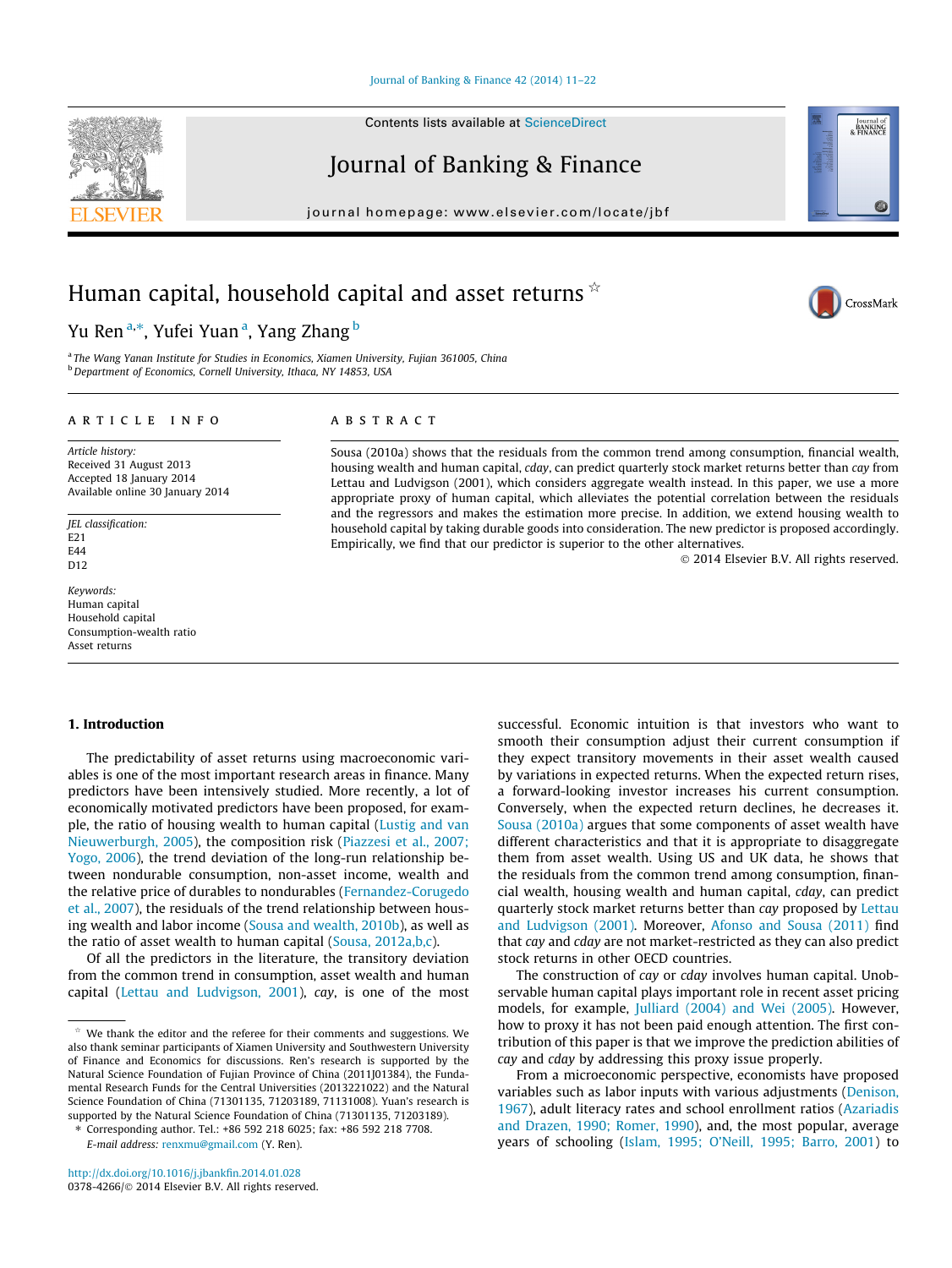specify human capital stocks. From a macroeconomic perspective, human capital is usually defined as the present value of future labor income and is measured in the aggregate [\(Auerbach et al.,](#page--1-0) [1992; Auerbach et al., 1994](#page--1-0)). As [Macklem \(1997\)](#page--1-0) mentions, the macro or aggregate approach has two important advantages: first, it facilitates our understanding of the joint statistical properties of shocks in income and interest rates; second, at the macro level, the data requirements are much less onerous, making this approach easily applicable to different countries.

Both [Lettau and Ludvigson \(2001\) and Sousa \(2010a\)](#page--1-0) take the macro approach and substitute human capital (logarithmic value) with a linear function of current labor income (logarithmic value). Although this substitution is supported by economic theory and data, it is not appropriate to use it to construct cay or cday as both cay and cday are obtained using the ''dynamic least squares'' (DLS) regression proposed by [Stock and Watson \(1993\).](#page--1-0) The DLS specification adds leads and lags of the first difference of the right-hand side variables to a standard ''ordinary least squares'' (OLS) regression to eliminate the effects of regressor endogeneity on the distribution of the least squares estimator. However, if human capital is substituted by a linear function of current labor income, it causes a correlation between the residuals of the regression and the leads and the lags of the first difference components. This correlation jeopardizes the good finite-sample properties of the DLS estimators. In order to eliminate it, we follow [Macklem \(1997\)](#page--1-0) using a Markov chain to calculate the sum of the expected present value of labor incomes, and treat this as a proxy for human capital. This produces better estimators.

The second contribution of this paper is a closer examination of the importance of wealth composition, as first emphasized by [Sousa \(2010a\)](#page--1-0). [Sousa \(2010a\)](#page--1-0) disaggregates aggregate wealth into financial wealth, human capital and housing wealth, and finds a superior predictor of financial asset returns over cay. Similar to housing wealth, durable goods (such as clothing and furniture) also have these special characteristics unlike financial wealth. They are different from financial wealth with respect to liquidity, utility from ownership rights, and the different distributions across income groups, among others. Many researchers have examined these differences, for instance, [Hess \(1973\), Mankiw \(1982\), Gross](#page--1-0)[man and Laroque \(1990\), Caballero \(1993\) and Hong \(1996\).](#page--1-0) Moreover, the value of durable goods is increasing rapidly. Recently, it accounts for around 7% of aggregate wealth. Therefore, we define the sum of durable goods and housing wealth as household capital and disaggregate them from aggregate wealth.

So, we use the expected present value of labor incomes as a proxy for human capital, and estimate the transitory deviation from the common trend in consumption, financial wealth, human capital and household capital. We define this transitory deviation as a new predictor, cadh. cadh should outperform cay and cday because the parameters are estimated more precisely and durable goods are taken into consideration in cointegrating.

Empirically, we collect US quarterly data from 1952 to 2011, and split it into two subsamples. The first is from the first quarter of 1952 to the fourth quarter of 1976; the second is from the first quarter of 1977 to the fourth quarter of 2011. The reason for doing this is that the cointegrating vectors among consumption, financial wealth, human capital and household capital are different for these two subsamples. The difference of the cointegrating vectors reflects the change in the long-run elasticities of consumption with respect to financial wealth, household capital, and human capital. Specifically, the elasticities with respect to financial wealth and human capital increase and decrease respectively, while the elasticity with respect to household capital remains relatively unchanged.

Finally, we compare the predictive power of cadh, cay and cday. We find that in the first subsample, our predictor can explain at most 12% variation over the next 8 quarters for in-sample forecasting while cay and cday explain, at most, 7% and 9% variation, respectively. In the second subsample, the numbers increase to 31%, 26% and 27%, respectively. Moreover, we show that the superiority of our predictors is due to both good measure of human capital and usage of household capital. For out-of-sample forecasting, all three predictors improve the mean squared error (MSE) compared with the constant return model, and the improvements are significant. While, our predictor is the best in terms of MSE.

The rest of this paper is organized as follows: Section 2 de-scribes our estimation model; Section [3](#page--1-0) reports the empirical analysis; and Section [4](#page--1-0) concludes.

#### 2. A new measure of the consumption-aggregate wealth ratio

As shown by [Lettau and Ludvigson \(2001\),](#page--1-0) the budget constraint of a consumer in a representative agent economy is

$$
W_{t+1} = (1 + R_{w,t+1})(W_t - C_t),
$$

where  $W_t$  denotes aggregate wealth at time  $t, C_t$  denotes consumption at time t and  $R_{w,t+1}$  is the return on aggregate wealth between period t and period  $t + 1$ .

[Campbell and Mankiw \(1989\)](#page--1-0) show that when the consumption-wealth ratio is stationary, the budget constraint can be approximated by a first-order Taylor expansion:

$$
\Delta w_{t+1} \approx k + r_{w,t+1} + (1 - 1/\phi_w)(c_t - w_t),
$$

where  $\phi_w$  is the steady-state ratio of new investment to total wealth,  $(W - C)/W$ , and k is a constant that plays no role in the analysis. Solving this difference equation forward and imposing that  $\lim_{i\to\infty} \phi_w^i(c_{t+i}-w_{t+i})=0$ , the log consumption-wealth ratio can be written as

$$
c_t - w_t = \sum_{i=1}^{\infty} \phi_w^i (r_{w,t+i} - \Delta c_{t+i}).
$$
\n(1)

Taking the conditional expectation on both sides of Eq. (1), we obtain

$$
c_t - w_t = E_t \sum_{i=1}^{\infty} \phi_w^i(r_{w,t+i} - \Delta c_{t+i}),
$$
\n(2)

where  $E_t$  is the expectation operator conditional on information available at time t.

Following [Sousa \(2010a\),](#page--1-0) we decompose aggregate wealth as

$$
W_t = F_t + D_t + H_t, \tag{3}
$$

where  $F_t$  is financial wealth and  $H_t$  is human capital, as in [Sousa](#page--1-0) [\(2010a\)](#page--1-0). However, we define  $D_t$  as household capital, the sum of housing wealth and durable goods. Durable goods, such as cars and furniture, can provide a service flow for several years. Hence they constitute part of aggregate wealth. Quantitatively, durable goods account for 7% of aggregate wealth in 2011, according to the Bureau of Economic Analysis. Qualitatively, durable goods are similar to housing in liquidity, utility from ownership and income distribution. Hence we put them together and denote them household capital.

Eq. (3) can be approximated as

$$
w_t \approx \alpha_f f_t + \alpha_d d_t + (1 - \alpha_f - \alpha_d) h_t, \qquad (4)
$$

where  $\alpha_f$  and  $\alpha_d$  equal, respectively, the steady-state share of financial wealth holdings in total wealth,  $F/W$ , and the steady-state share of household capital holdings in total wealth,  $D/W$ .

The return to aggregate wealth can be decomposed into three components:

$$
1 + R_{w,t} \approx \alpha_f (1 + R_{f,t}) + \alpha_d (1 + R_{d,t}) + (1 - \alpha_f - \alpha_d)(1 + R_{h,t}).
$$
 (5)